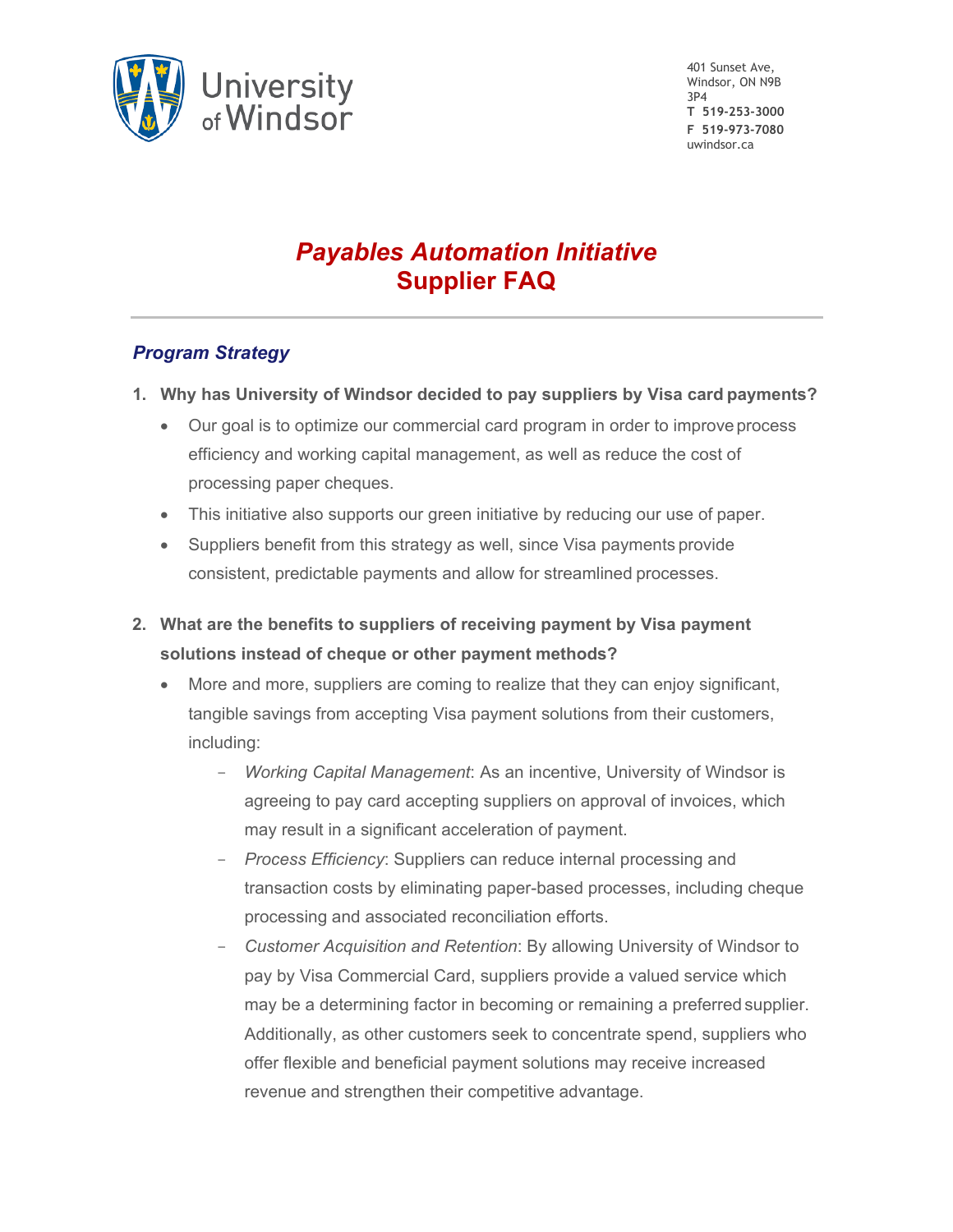## **3. Can suppliers receive payment by EFT/ACH instead of card?**

 Our goal is to expand our commercial card program as much as possible in order to optimize the benefits we can achieve from process efficiency, working capital management, and spend visibility. As such, our preferred method is a Visa card payment.

#### **4. Are there fees associated with receiving payment by Visa card payments?**

• The standard processing fees administered by a supplier's merchant acquiring bank will apply. We encourage suppliers to review their merchant account agreement and discuss ways to achieve the most favorable rates with their bank. Additional programs may be available to help reduce these fees based on the transaction size, level of data provided, and frequency of transactions processed.

## *New Payment Process*

- **5. How will card payment change University of Windsor's current purchasing and payment process with suppliers?**
	- The current processes for orders and invoices will remain the same. The only change will be to the payment process.
	- In the future, you will receive an automated remittance notification email alerting you of the amount to charge and other pertinent details of the transaction. The new process will allow both suppliers and University of Windsor to streamline operations.
- **6. What is the process for being paid by University of Windsor's Payables Automation program?**
	- Upon enrolment, a Supplier profile will be created and you will receive a Security Question and Answer email which you should retain. In the future, you will receive an automated remittance notification email alerting you of the amount to charge and other pertinent details of the transaction.
	- Follow this link for more information about the Visa Payables Automation Activation & Payment Process.
- **7. What is the CVV2 value?**
	- **Proof that the credit card is in the right hands** The 3-digit security code shown on the back of a Visa card lets suppliers know that the card is in the right hands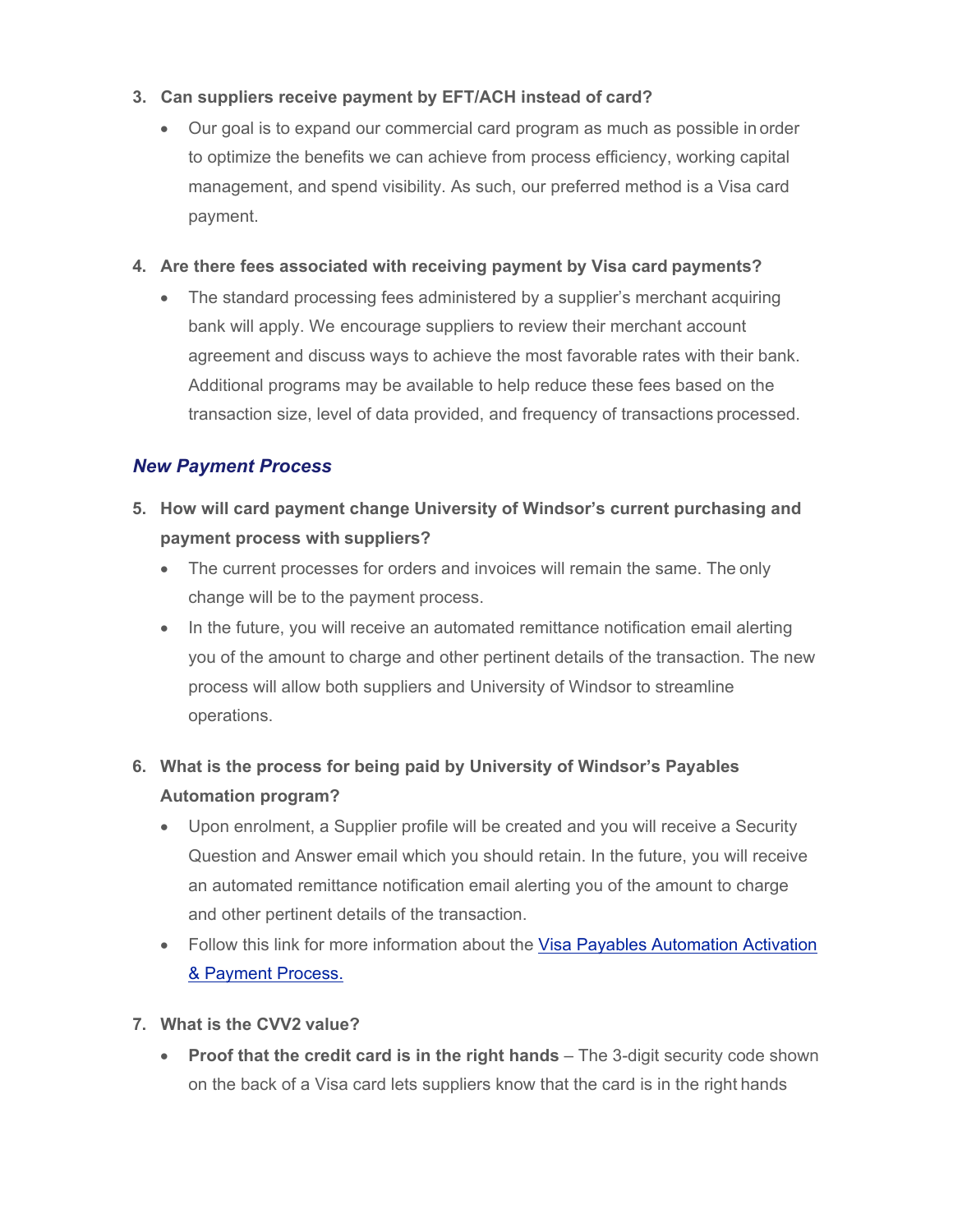when the customer is not present during the transaction. The supplier's Point-of-Sale device/software may require this value to be entered.



## *Additional Help*

- **8. What do suppliers need to do to enroll in this program?**
	- For those **suppliers who currently accept credit card payments**, they can begin this new payment arrangement by completing the below information (include multiple remittance addresses as appropriate) and send it to the University of Windsor Enrolment Team at *uwindsor@supplier-services.com* or by fax at 866-935-4843:

| Company Name:                         |                                                                                                                                                                                                                                                                                                       |
|---------------------------------------|-------------------------------------------------------------------------------------------------------------------------------------------------------------------------------------------------------------------------------------------------------------------------------------------------------|
| <b>Remittance Address:</b>            |                                                                                                                                                                                                                                                                                                       |
| City:                                 |                                                                                                                                                                                                                                                                                                       |
| Province/State:                       |                                                                                                                                                                                                                                                                                                       |
| Postal/Zip Code:                      |                                                                                                                                                                                                                                                                                                       |
| <b>Contact Name:</b>                  |                                                                                                                                                                                                                                                                                                       |
| Contact Title:                        |                                                                                                                                                                                                                                                                                                       |
| <b>Contact Phone:</b>                 |                                                                                                                                                                                                                                                                                                       |
| Remittance Email(s)*:                 |                                                                                                                                                                                                                                                                                                       |
| Able to Process Credit Card Payments: | [YES] / [NO] - Visa Payables requires credit card processing.<br><b>ATLICED IN THE COMMUNIST INTO A REPORT OF A STATE OF A STATE OF A STATE OF A STATE OF A STATE OF A STATE OF A STATE OF A STATE OF A STATE OF A STATE OF A STATE OF A STATE OF A STATE OF A STATE OF A STATE OF A STATE OF A S</b> |

This is either a Receivable Department email or designated person to process card transaction payments.

 Suppliers will then be provided with a Visa Commercial Card account number to use for payment. In the future, the supplier will receive an email notification indicating the charge amount and the remittance details for each payment. We also ask that suppliers include the appropriate invoice number(s) and/or purchase order number(s) when processing the transaction for our reference.